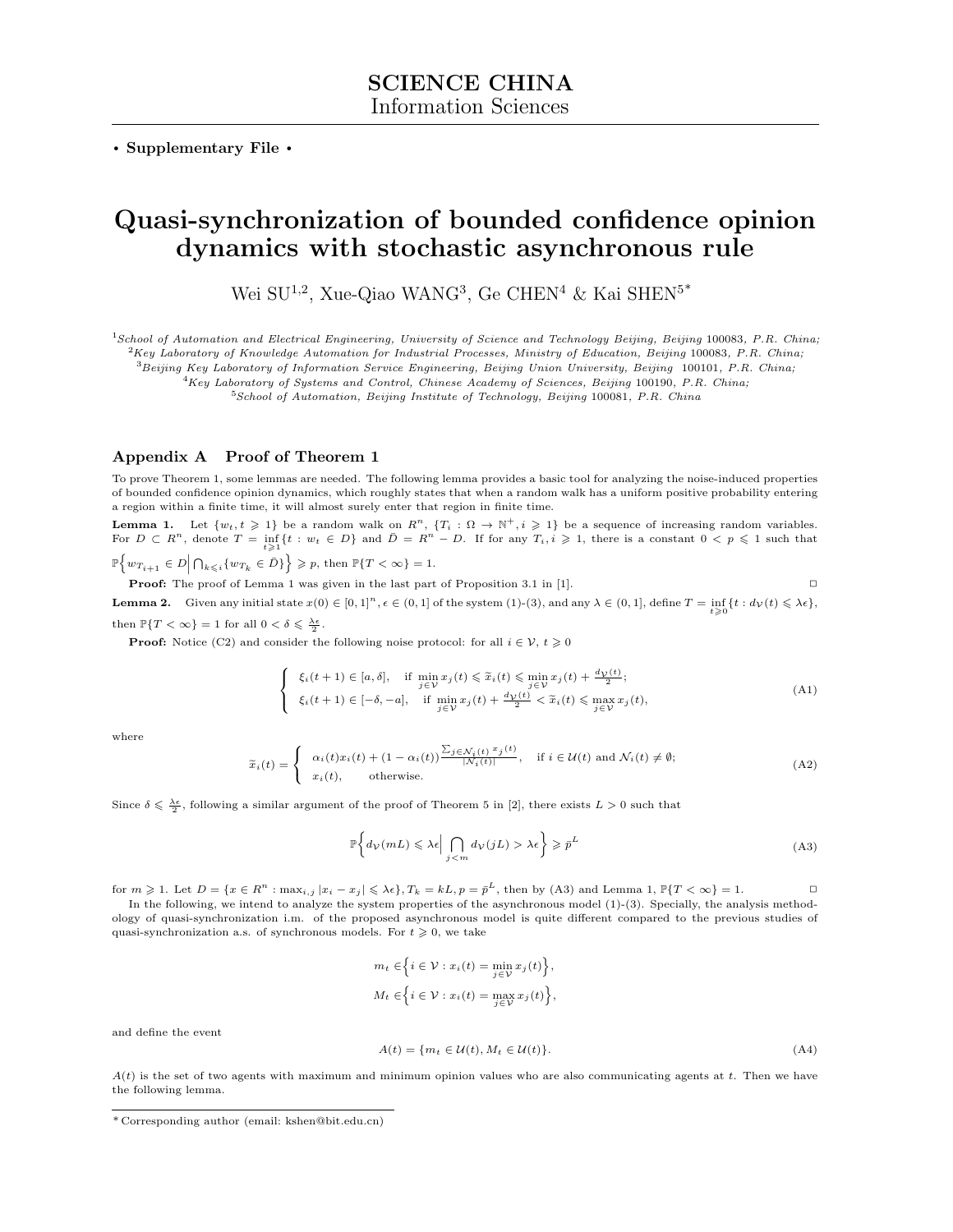**Lemma 3.** Consider the system (1)-(3) and denote  $L_0 = \frac{n(n-1)}{2}$ . Given  $\lambda \in (0,1]$ , if there exists  $T < \infty$  a.s. such that  $d_{\mathcal{V}}(T) \leqslant \frac{\lambda \epsilon}{2}$ , then

$$
\mathbb{P}\Big\{d_{\mathcal{V}}(T+t)\leqslant d_{\mathcal{V}}(T)+2t\delta\leqslant\lambda\epsilon\Big\}=1\tag{A5}
$$

for all  $1 \leqslant t \leqslant L_0, \delta \in \left(0, \frac{\alpha \lambda \epsilon}{2n(n-1)^2}\right]$ , and

$$
\mathbb{P}\left\{d_{\mathcal{V}}\left(T+L_0\right) \leq \frac{\lambda\epsilon}{2} - \frac{\alpha\lambda\epsilon}{2(n-1)} \bigg| \bigcap_{r=T}^{T+L_0-1} A(r)\right\} = 1.
$$
\n(A6)

**Proof:** For convenience of notation, suppose  $T = 0$  a.s. To prove  $(A5)$ , we only need to prove

$$
d_{\mathcal{V}}(t) \leqslant d_{\mathcal{V}}(0) + 2t\delta \leqslant \lambda \epsilon, \quad a.s. \tag{A7}
$$

for  $1 \leqslant t \leqslant L_0$ .

Since  $|\xi_i(t)| \leq \delta$  a.s., from  $(1)$ ,  $d_{\mathcal{V}}(t) \leq d_{\mathcal{V}}(t-1) + 2\delta \leq \ldots \leq d_{\mathcal{V}}(0) + 2t\delta$ , implying the first part of (A7). The second part of (A7) can be directly obtained by  $1 \leq t \leq \frac{n(n-1)}{2}$ ,  $\alpha \leq \frac{1}{n}$  and  $\delta \leq \frac{\alpha \lambda \epsilon}{2n(n-1)^2}$ .

Now we proceed to prove (A6). By (3)(a) and (4), for  $t \ge 0$ 

$$
\mathbb{P}{A(t)} = \sum_{k=2}^{n} \frac{1}{C_n^k} p_k C_{n-2}^{k-2} = \sum_{k=2}^{n} \frac{k(k-1)}{n(n-1)} p_k
$$
  
\n
$$
\geq \frac{2}{n(n-1)} (p_2 + \dots + p_n)
$$
  
\n
$$
= \frac{2}{n(n-1)} (1 - p_0 - p_1) > 0.
$$
 (A8)

By (3)(c),  $\{A(t), t \geq 0\}$  are independent, then we can gain

$$
\mathbb{P}\left\{\bigcap_{r=0}^{L_0-1} A(r)\right\} = \prod_{r=0}^{L_0-1} \mathbb{P}\{A(r)\} \geqslant \left(\frac{2(1-p_0-p_1)}{n(n-1)}\right)^{L_0} > 0. \tag{A9}
$$

To prove (A6), we assume  $\mathbb{P}\left\{\bigcap_{r=0}^{L_0-1} A(r)\right\} = 1$  without loss of generality, and we then need to prove

$$
d_{\mathcal{V}}(L_0) \leqslant \frac{\lambda \epsilon}{2} - \frac{\alpha \lambda \epsilon}{2(n-1)}, \quad a.s. \tag{A10}
$$

By the above assumption, we know  $\mathbb{P}\{A(0)\} = 1$ , which implies that  $m_0$  and  $M_0$  are communicating agents at  $t = 0$ . And,  $d_V(0) \leq \frac{\lambda \epsilon}{2} \leq \epsilon$  implies that  $m_0$  and  $M_0$  are neighbors to each other. From (1), we know

$$
x_{m_0}(1) = \alpha_{m_0}(0)x_{m_0}(0) + (1 - \alpha_{m_0}(0)) \frac{\sum_{j \in \mathcal{N}_{m_0}(0)} x_j(0)}{|\mathcal{N}_{m_0}(0)|} + \xi_{m_0}(1) \tag{A11}
$$

then, by  $\alpha \leq \alpha_{m_0}(0) \leq 1 - \alpha$  and  $|\xi_{m_0}(1)| \leq \delta$  a.s., it follows a.s.

$$
x_{m_0}(1) - x_{m_0}(0) = (1 - \alpha_{m_0}(0) \frac{\sum_{j \in \mathcal{N}_{m_0}(0)} (x_j(0) - x_{m_0}(0))}{|\mathcal{N}_{m_0}(0)|} + \xi_{m_0}(1)
$$
  
\n
$$
\geq (1 - \alpha_{m_0}(0)) \frac{x_{M_0}(0) - x_{m_0}(0)}{n - 1} + \xi_{m_0}(1)
$$
  
\n
$$
\geq \frac{\alpha}{n - 1} d_V(0) - \delta.
$$
 (A12)

Similarly, we can get

$$
x_{M_0}(1) = \alpha_{M_0}(0)x_{M_0}(0) + (1 - \alpha_{M_0}(0)) \frac{\sum_{j \in \mathcal{N}_{M_0}(0)} x_j(0)}{|\mathcal{N}_{M_0}(0)|} + \xi_{M_0}(1)
$$
\n(A13)

and a.s.

$$
x_{M_0}(1) - x_{M_0}(0) = (1 - \alpha_{M_0}(0) \frac{\sum_{j \in \mathcal{N}_{M_0}(0)} (x_j(0) - x_{M_0}(0))}{|\mathcal{N}_{M_0}(0)|} + \xi_{M_0}(1)
$$
  

$$
\leq (1 - \alpha_{M_0}(0)) \frac{x_{m_0}(0) - x_{M_0}(0)}{n - 1} + \xi_{M_0}(1)
$$
  

$$
\leq -\frac{\alpha}{n - 1} d_V(0) + \delta.
$$
 (A14)

Equations (A12) and (A14) yield a.s.

$$
|x_{M_0}(1) - x_{m_0}(1)| \le d_V(0) - \frac{2\alpha}{n-1} d_V(0) + 2\delta
$$
  

$$
\le \frac{\lambda \epsilon}{2} - \left(\frac{\alpha \lambda \epsilon}{n-1} - 2\delta\right)
$$
 (A15)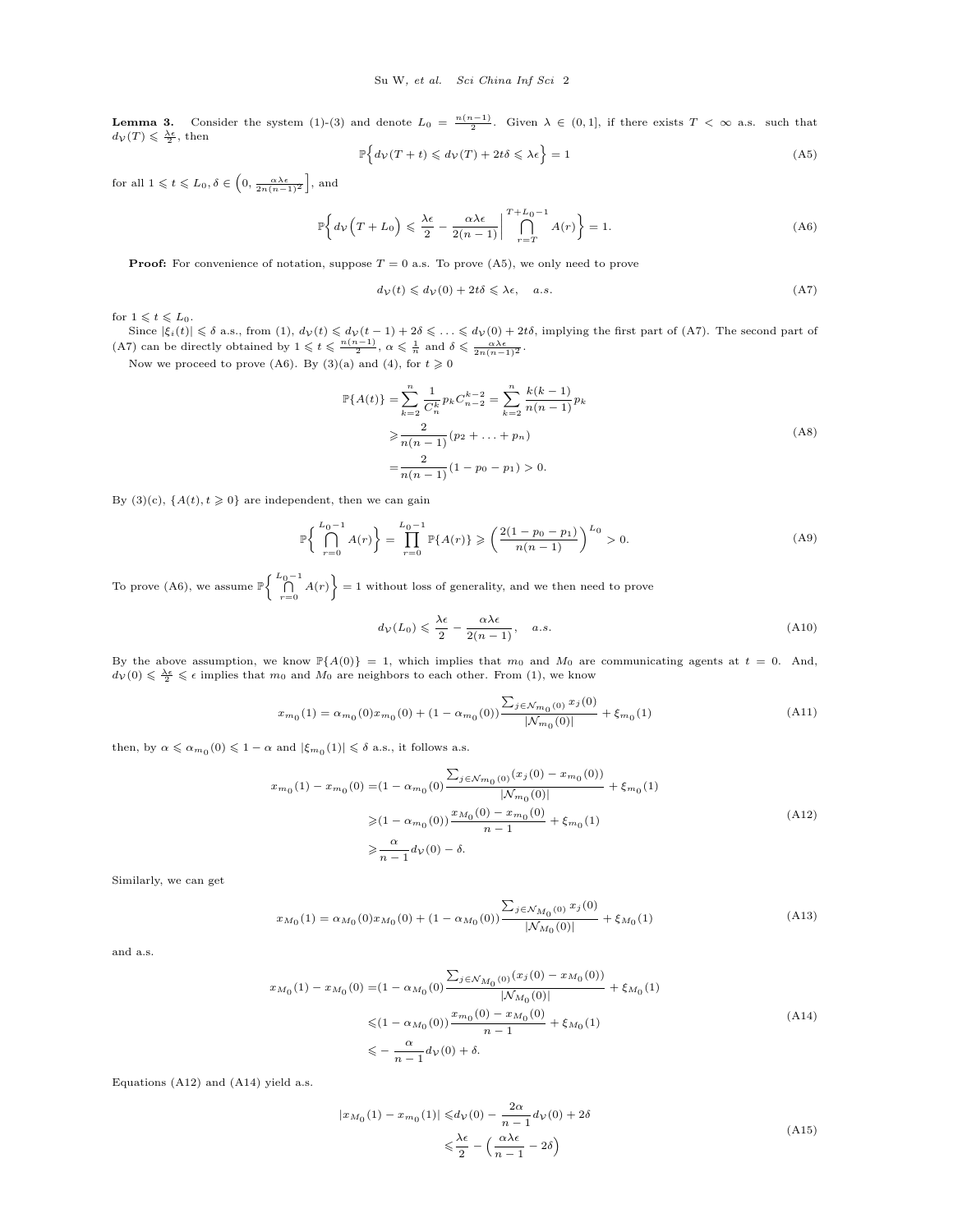For any  $i \in U(0)$ , we know  $x_{m_0}(0) \leq x_i(0) \leq x_{M_0}(0)$ . Hence, following a similar argument as illustrated above, (A15) implies a.s.

$$
|x_i(1) - x_j(1)| \leq \frac{\lambda \epsilon}{2} - \left(\frac{\alpha \lambda \epsilon}{n - 1} - 2\delta\right)
$$
 (A16)

for any  $i, j \in U(0)$ .

Equation (A16) yields that once two agents are communicating at  $t = 0$ , their distance at  $t = 1$  has an upper bound which is represented by the right side of (A16). During the following movement, their distance can exceed the upper bound only when they are not communicating agents simultaneously. In this case, their distance may increase by no more than 2*δ* after each time step. Since  $\delta \leqslant \frac{\alpha \lambda \epsilon}{2n(n-1)^2}$ , then a.s.

$$
|x_i(t) - x_j(t)| \leq \frac{\lambda \epsilon}{2} - \left(\frac{\alpha \lambda \epsilon}{n-1} - 2t\delta\right) \leq \frac{\lambda \epsilon}{2} - \frac{\alpha \lambda \epsilon}{2(n-1)}
$$
(A17)

for all  $i, j \in U(0)$  and  $1 \leqslant t \leqslant \frac{n(n-1)}{2}$ .

Given any  $2 \leq t_0 \leq L_0 - 1$ , by (A7), we can get  $d_V(t_0) \leq d_V(0) + 2t_0 \delta$ . Similar to the process of obtaining (A15), we have a.s.

$$
|x_{M_{t_0}}(t_0+1) - x_{m_{t_0}}(t_0+1)| \le d_V(t_0) - \frac{2\alpha}{n-1}d_V(t_0) + 2\delta
$$
  

$$
\le \frac{\lambda\epsilon}{2} - \left(\frac{\alpha\lambda\epsilon}{n-1} - 2t_0\delta\right) + 2\delta
$$
 (A18)

Then just as the process of obtaining the equation (A17),

$$
|x_i(t) - x_j(t)| \leq \frac{\lambda \epsilon}{2} - \left(\frac{\alpha \lambda \epsilon}{n-1} - 2t_0 \delta\right) + \left(L_0 - t_0\right)(2\delta)
$$
  

$$
\leq \frac{\lambda \epsilon}{2} - \frac{\alpha \lambda \epsilon}{2(n-1)}, \quad a.s.
$$
 (A19)

for all  $i, j \in U(t_0)$  and  $t_0 + 1 \leqslant t \leqslant L_0$ .

For any  $i \in \mathcal{V}$ , since  $\mathbb{P}\left\{\bigcap_{r=0}^{L_0-1} A(r)\right\} = 1$  by assumption, it is certain that  $i \in A(t)$  for some  $0 \leq t \leq L_0$ , or  $x_{m_t}(t) \leq x_i(t) \leq$  $x_{M_t}(t)$  for all  $0 \leq t \leq L_0$ . For both cases, by (A17) and (A19), we have

$$
\left| x_i(L_0) - x_j(L_0) \right| \leqslant \frac{\lambda \epsilon}{2} - \frac{\alpha \lambda \epsilon}{2(n-1)}, \, a.s. \tag{A20}
$$

for all *i, j* ∈  $V$ . Hence (A10) can be obtained. This complete the proof.  $□$ 

Lemma 3 indicates that, once the system enters a region which is narrow enough, it will not get away from the region, provided some special agents with extreme opinion values are always communicating.

Furthermore, in order to achieve the final result of quasi-synchronization i.m. of the asynchronous model, we would like to introduce the following lemma. In the proof of the lemma, we introduce a stopping time as a bridge to obtain the moment property of  $d_V(t)$ .

**Lemma 4.** Suppose the noises  $\{\xi_i(t)\}_{i\in\mathcal{V},t\geqslant 1}$  are given in Theorem 1. Let  $x(0) \in [0,1]^n, \epsilon \in (0,1]$  be arbitrarily given, then for any  $\mu \in (0, 1]$ , there is  $\bar{\delta} = \bar{\delta}(\mu, n, \epsilon, \alpha, p_0, p_1) > 0$ , such that  $\lim_{t \to \infty} \mathbf{E} d_{\mathcal{V}}(t) \leq \mu \epsilon$  for all  $\delta \in (0, \bar{\delta}]$ .

**Proof:** Denote 
$$
\tilde{p} = \frac{2}{n(n-1)}(1-p_0-p_1), L_0 = \frac{n(n-1)}{2}, L = \min\left\{l > 0: (1-\tilde{p}^{L_0})^l \leq \frac{\mu\epsilon}{2}\right\}
$$
 and  $T = \inf_{t \geq 0} \left\{t : d_V(t) \leq \frac{\mu\epsilon}{4(1+L_0L)}\right\}$ , then  $d_V(T) \leq \frac{\mu\epsilon}{2}$  and  $d_V(T) \leq \frac{\mu\epsilon}{2}$ .

$$
d_{\mathcal{V}}(T) \leqslant \frac{\mu\epsilon}{4(1 + L_0 L)}, a.s.
$$
\n(A21)

Denote

$$
\bar{\delta} = \min\left\{\frac{\alpha\mu\epsilon}{2n(n-1)^2}, \frac{\mu\epsilon}{8(1+L_0L)}\right\},\tag{A22}
$$

and we next prove that

$$
\mathbf{E} \, d_{\mathcal{V}}(T+k) \leqslant \mu \epsilon \tag{A23}
$$

for all  $k \geq 1$  and  $\delta \in (0, \overline{\delta}]$ .

In order to prove (A23), we first consider  $\mathbb{P}\left\{d\mathbf{\nu}(T+k) > \frac{\mu\epsilon}{2}\right\}$  for any given  $k > 0$ . Take  $\lambda = \frac{\mu}{2}$  in Lemma 3, and notice that  $d_V(T) \leq \frac{\mu \epsilon}{4(1+L_0 L)} \leq \frac{\mu \epsilon}{4}$  a.s., then by (A5) in Lemma 3 and (A21), we can get

$$
d_{\mathcal{V}}(T+k) \leq d_{\mathcal{V}}(T) + 2k\delta \leq \frac{\mu\epsilon}{4(1+L_0L)} + 2L_0L\bar{\delta} \leq \frac{\mu\epsilon}{4}, a.s.
$$
\n(A24)

for  $1 \leqslant k \leqslant L_0 L$ , implying

$$
\mathbb{P}\Big\{d_{\mathcal{V}}(T+k) > \frac{\mu\epsilon}{2}\Big\} = 0, \qquad 1 \leqslant k \leqslant L_0 L. \tag{A25}
$$

Next we consider  $\mathbb{P}\left\{d_{\mathcal{V}}(T+k) > \frac{\mu\epsilon}{2}\right\}$  for  $k > L_0 L$ . Since  $d_{\mathcal{V}}(T) \leq \frac{\mu\epsilon}{4(1+L_0 L)} \leq \frac{\mu\epsilon}{4}$  a.s., by Lemma 3, we know that once  $A(t)$ occurs for  $T \leq t \leq T + L_0 - 1$ , then  $d_V(T + L_0) \leq \frac{\mu \epsilon}{4} - \frac{\alpha \mu \epsilon}{4(n-1)}$  a.s. By  $\delta \leq \frac{\alpha \mu \epsilon}{8(n-1)L_0 L}$ , we can get

$$
d_V(T + L_0 + t) \leq d_V(T + L_0) + 2\delta t \leq \frac{\mu\epsilon}{4}, a.s.
$$
\n(A26)

for  $1 \leqslant t \leqslant L_0L$ .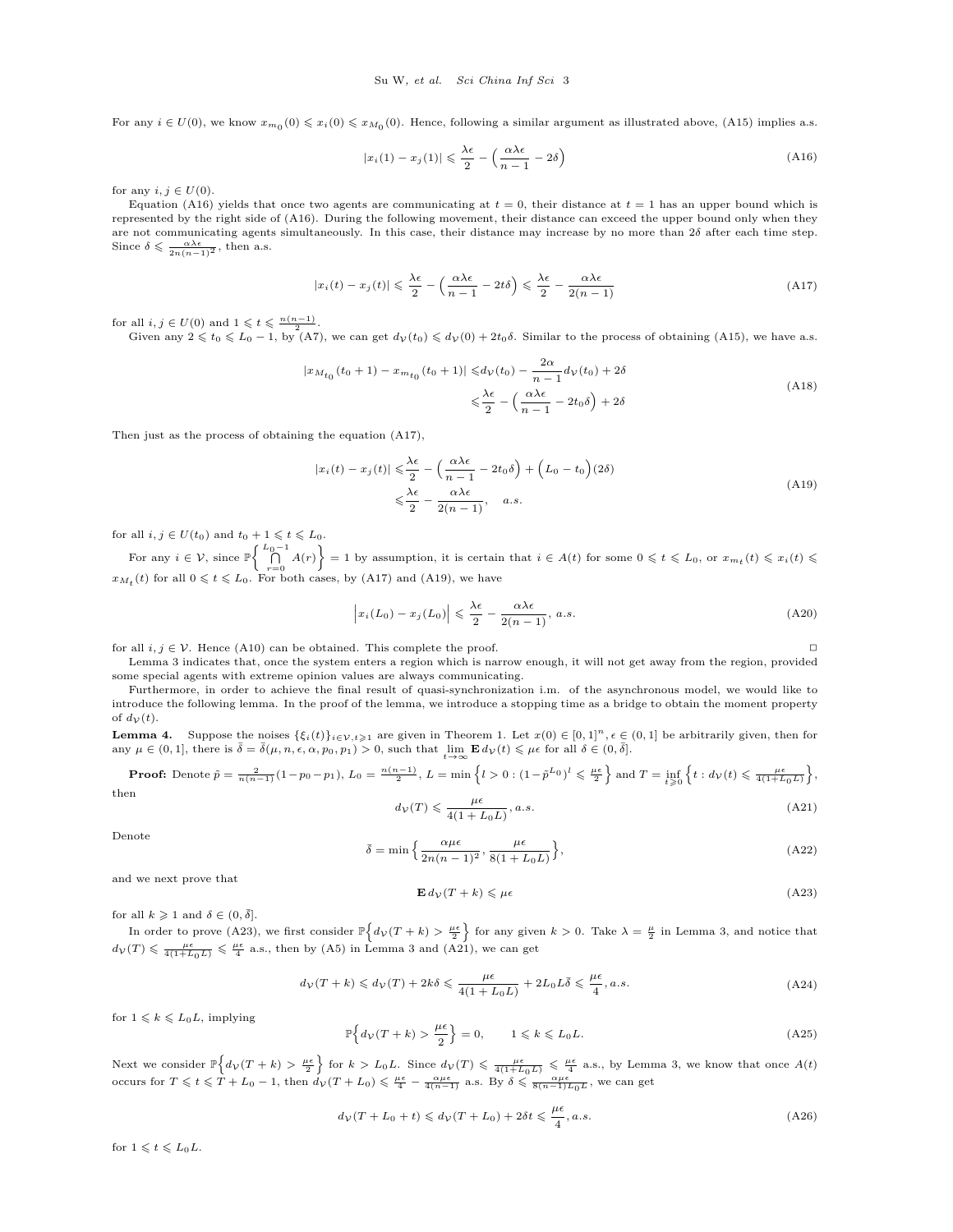Denote  $B(s,r) = \bigcap_{t=T+s+(r-1)L_0}^{T+s+rL_0-1} A(t), s \geqslant 0, r \geqslant 1.$  (A26) implies that when there is a moment T such that  $d_V(T) \leqslant \frac{\mu\epsilon}{4}$ , and  $A(t)$  occurs in the following  $L_0$  times, then  $d_V(T + t) \leq \frac{\mu \epsilon}{4}$  for all  $L_0 \leq t \leq L_0 + L_0 L$ . In other words, once  $B(0, 1)$  occurs,  $d_V(t)$ can not exceed  $\frac{\mu\epsilon}{4}$  during the next  $L_0L$  steps. By (A24),  $\dot{d}_\mathcal{V}(T+t) \leq \frac{\mu\epsilon}{4}$  a.s. for all  $1 \leq t \leq L_0L$ . Hence, if there is  $k > L_0L$  such that  $d_V(T+k) > \frac{\mu \epsilon}{4}$  a.s., there must exist a period of length  $L_0L$  and some integer  $s \geqslant 0$  such that anyone of  $\{B(s,1), \ldots, B(s,L)\}$ cannot happen, i.e.,

$$
\left\{d_V(T+k) > \frac{\mu\epsilon}{4}\right\} \subset \left\{\bigcap_{r=1}^L \left\{\Omega - B(s,r)\right\}\right\}.
$$
\n(A27)

By (3) and (A8),  $\{A(t), t \ge 0\}$  are i.i.d., and so are  $\{B(s, r), s \ge 0, r \ge 1\}$  by strong Markov property. As a result, for any given  $k > L_0L$ , we can get by  $(A27)$ 

$$
\mathbb{P}\Big\{d_{\mathcal{V}}(T+k) > \frac{\mu\epsilon}{4}\Big\} \leq \mathbb{P}\Big\{\bigcap_{r=1}^{L}\{\Omega - B(s,r)\}\Big\}
$$
\n
$$
= \left(1 - \mathbb{P}\{B(0,1)\}\right)^{L}
$$
\n(A28)

where  $\Omega$  is the sample space.

By (A9) and (A28), we have

$$
\mathbb{P}\left\{d_V(T+k) > \frac{\mu\epsilon}{4}\right\} \leq (1 - \mathbb{P}\{B(0,1)\})^L
$$

$$
= \left(1 - \prod_{r=0}^{L_0 - 1} \mathbb{P}\{A(T+r)\}\right)^L
$$
(A29)
$$
\leq (1 - \tilde{p}^{L_0})^L
$$

for any given  $k > L_0L$ .

Since  $d_V(t) \leq 1$  a.s. for all  $t \geq 0$ , by (A25), (A29) and the definition of *L*, it follows

$$
\mathbf{E} d_V(T+k) = \mathbf{E} \Big( d_V(T+k) I_{\{d_V(T+k) \le \frac{\mu \epsilon}{2}\}} + d_V(T+k) I_{\{d_V(T+k) > \frac{\mu \epsilon}{2}\}} \Big)
$$
  

$$
\le \frac{\mu \epsilon}{2} + \mathbb{P} \Big\{ d_V(T+k) > \frac{\mu \epsilon}{2} \Big\}
$$
  

$$
\le \frac{\mu \epsilon}{2} + (1 - \tilde{p}^{L_0})^L \le \mu \epsilon
$$
 (A30)

for all  $k \geqslant 0$ .

Subsequently, given any  $t \geq 0$ , we gain by (A30)

$$
\mathbf{E} d_{\mathcal{V}}(t) = \mathbf{E} \Big( d_{\mathcal{V}}(t) I_{\{T \le t\}} + d_{\mathcal{V}}(t) I_{\{T > t\}} \Big)
$$
\n
$$
= \mathbf{E} \Big( \sum_{k=0}^{t} d_{\mathcal{V}}(T+k) I_{\{T=t-k\}} \Big) + \mathbf{E} d_{\mathcal{V}}(t) I_{\{T > t\}}
$$
\n
$$
= \sum_{k=0}^{t} \mathbf{E} d_{\mathcal{V}}(T+k) I_{\{T=t-k\}} + \mathbf{E} d_{\mathcal{V}}(t) I_{\{T > t\}}
$$
\n
$$
\leq \mu \epsilon \sum_{k=0}^{t} \mathbf{E} I_{\{T=t-k\}} + \mathbf{E} d_{\mathcal{V}}(t) I_{\{T > t\}}
$$
\n
$$
\leq \mu \epsilon \mathbb{P} \{T \leq t\} + \mathbb{P} \{T > t\}. \tag{A31}
$$

By Lemma 2,  $\mathbb{P}\{T < \infty\} = 1$ , we can thus obtain

$$
\limsup_{t \to \infty} \mathbf{E} d_{\mathcal{V}}(t) \leq \limsup_{t \to \infty} \left( \mu \epsilon \mathbb{P} \{ T \leq t \} + \mathbb{P} \{ T > t \} \right)
$$
\n
$$
\leq \mu \epsilon.
$$
\n(A32)

This completes the proof. **□** 

**Proof of Theorem 1:** Take  $\mu = 1$  in Lemma 4, and we obtain the conclusion.  $\Box$ 

#### **Appendix B Quasi-synchronization i.m. of DW model**

Let  $\mathcal{U}(t) = \{i_1, i_2\}$  in the system (1)-(3), where  $\{i_1, i_2\} \subset \mathcal{V}$  is an arbitrary choice of two agents and  $\beta \in (0, 1]$ . The standard DW model has a form as

$$
x_{i_r}(t+1) = \begin{cases} \beta x_{i_r}(t) + (1-\beta)x_{i_{3-r}}(t), \text{ if } |x_{i_1}(t) - x_{i_2}(t)| \le \epsilon; \\ x_{i_r}(t), \text{ otherwise.} \end{cases}
$$
  
(B1)  

$$
x_k(t+1) = x_k(t), \quad k \notin \mathcal{U}(t),
$$

where  $r = 1, 2$ .

Let us consider the following noisy DW model

$$
x_i(t+1) = (\tilde{x}_i(t) + \xi_i(t+1))_{[0,1]},
$$
\n(B2)

where  $\tilde{x}_i(t)$  is the right side of (B1).

**Corollary 1.** (Quasi-synchronization i.m. of DW model) Given any  $x(0) \in [0,1]^n$ ,  $\epsilon \in (0,1]$  for the system (B2), there exists  $\overline{\delta} = \overline{\delta}(n, \epsilon, \beta) > 0$ , such that  $\limsup_{t \to \infty} \mathbf{E} d_{\mathcal{V}}(t) \leq \epsilon$  for all  $\delta \in (0, \overline{\delta}]$ .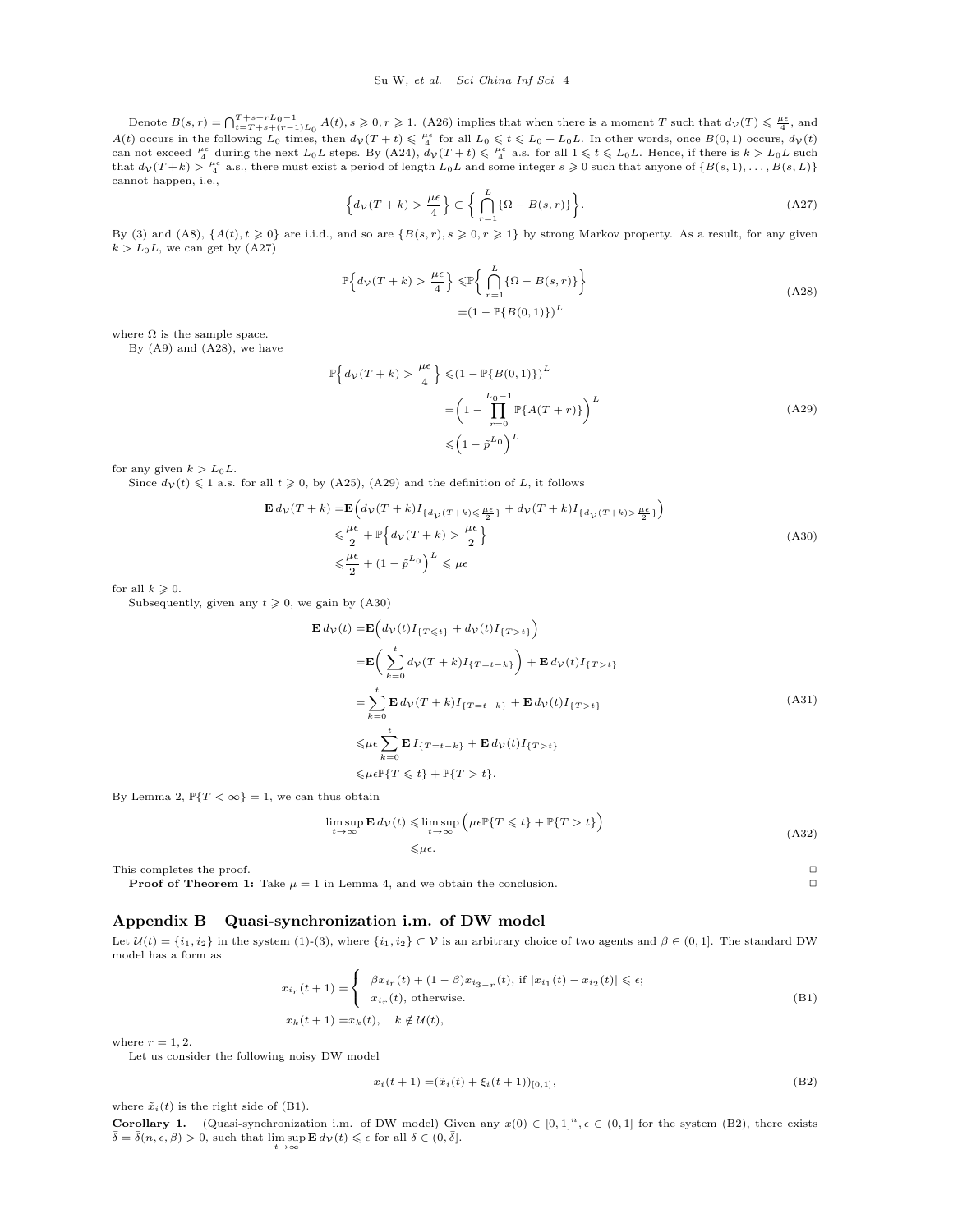### **Appendix C Proof of Theorem 2**

**Proof:** We only need to prove that for any  $x(0) \in [0,1]^n$ ,  $\epsilon \in (0,1)$  and  $\delta > 0$ ,  $\limsup_{t \to \infty} d_{\mathcal{V}}(t) = 1$  a.s., i.e.

$$
\mathbb{P}\left\{\bigcup_{g=0}^{\infty} \{d_{\mathcal{V}}(t) < 1, t \ge g\}\right\} = 1 - \mathbb{P}\left\{\bigcap_{g=0}^{\infty} \bigcup_{t=g}^{\infty} \{d_{\mathcal{V}}(t) = 1\}\right\}
$$
\n
$$
= 1 - \mathbb{P}\left\{\limsup_{t \to \infty} d_{\mathcal{V}}(t) = 1\right\} = 0.
$$
\n
$$
(C1)
$$

Given any  $g \ge 0$ , denote  $T = \inf_{t \ge g} \{t : d_V(t) = 1\}$ , then by Lemma 1, we need to prove that, for any initial state  $x(0) \in [0,1]^n$ , there are  $t_L > g, 0 < p < 1$  such that  $\mathbb{P}\{d_V(t_L) = 1\} \geq p$ .

Since  $\mathbf{E} \xi_1(1) = 0, \mathbf{E} \xi_1^2(1) > 0$  and  $|\xi_i(1)| \leq \delta$  a.s., there exist constants  $0 < a \leq \delta, 0 < \bar{p} < 1$  such that

$$
\mathbb{P}\{a < \xi_1(1) \leq \delta\} \geq \bar{p}, \ \mathbb{P}\{-\delta \leq \xi_1(1) < -a\} \geq \bar{p}.\tag{C2}
$$

For  $t \geqslant q$ , consider the following noise protocol

$$
\begin{cases}\n\xi_i(t+1) \in [-\delta, -a], & \text{if } \min_{j \in \mathcal{V}} x_j(t) \leq x_i(t) \leq \min_{j \in \mathcal{V}} x_j(t) + \frac{d\mathcal{V}(t)}{2}; \\
\xi_i(t+1) \in [a, \delta], & \text{if } \min_{j \in \mathcal{V}} x_j(t) + \frac{d\mathcal{V}(t)}{2} < x_i(t) \leq \max_{j \in \mathcal{V}} x_j(t).\n\end{cases} \tag{C3}
$$

Denote  $A(t)^C = \Omega - A(t), t \geq 0$ , where  $A(t)$  is defined in (A4), then by  $p_n < 1$  we have

$$
\mathbb{P}\{\{A(t)^C\} = 1 - \mathbb{P}\{A(t)\} = 1 - \sum_{k=2}^n \frac{1}{C_n^k} p_k C_{n-2}^{k-2}
$$

$$
= 1 - \sum_{k=2}^{n-1} \frac{k(k-1)}{n(n-1)} p_k - p_n
$$

$$
\ge 1 - p_n - \frac{n-2}{n} (p_2 + \dots + p_{n-1})
$$

$$
\ge 1 - p_n - \frac{n-2}{n} (1 - p_n)
$$

$$
= \frac{2(1 - p_n)}{n} > 0.
$$
(C4)

Hence by the independence of  $\{\xi_i(t), \mathcal{U}(t), i \in \mathcal{V}, t \geq 1\}$  and (C2), we can get

$$
\mathbb{P}\{d\mathbf{\nu}(t+1) \geq d\mathbf{\nu}(t) + a\} \geq \mathbb{P}\{A(t)^C, \text{ protocol } (C3) \text{ occurs at } t\}
$$

$$
\begin{aligned} &= \mathbb{P}\{A(t)^C\} \cdot \mathbb{P}\{\text{protocol } (C3) \text{ occurs at } t\} \\ &\geqslant \tilde{p}\tilde{p}^n > 0, \end{aligned} \tag{C5}
$$

where  $\tilde{p} = \frac{2(1 - p_n)}{n}$ .

Denote  $t_L = \lceil \frac{1}{a} \rceil$ , then under the protocol (C3)

$$
\max_{i \in \mathcal{V}} x_i(g + t_L) = 1, \quad \min_{i \in \mathcal{V}} x_i(g + t_L) = 0,
$$

yielding  $d_V(g + t_L) = 1$ . By (C5) and the independence of  $\{\xi_i(t), \mathcal{U}(t), i \in V, t \geq 0\}$ , we gain

$$
\mathbb{P}\{d_V(g+t_L)=1\} \geq \prod_{t=g+1}^{g+t_L} \mathbb{P}\{A(t)^C, \text{ protocol (C3) occurs at } t\}
$$
\n
$$
\geq \tilde{p}^t L \tilde{p}^{nt} \geq 0.
$$
\n(C6)

Let  $p = \tilde{p}^{t_L} \bar{p}^{nt_L}$ , and this completes the proof.  $\Box$ 

Theorem 2 shows that quite different from the synchronous model, the asynchronous model cannot achieve quasi-synchronization a.s., no matter how small the non-zero noise is.

## **Appendix D Proof of Theorem 3**

**Proof:** Since  $\mathbb{P}\left\{\limsup_{t\to\infty} d_{\mathcal{V}}(t) > \epsilon\right\} = 0,$ 

$$
\mathbb{P}\bigg\{\lim_{s\to\infty}\bigcup_{t\geqslant s}\big\{d_{\mathcal{V}}(t)>\epsilon\big\}\bigg\}=\lim_{s\to\infty}\mathbb{P}\bigg\{\bigcup_{t\geqslant s}\big\{d_{\mathcal{V}}(t)>\epsilon\big\}\bigg\}=0,
$$

where the first equation follows from the exchange theorem of limit operation and probability measure (refer to Corollary 1.5.2 [3]). By  $d_V(t) \leq 1$  a.s., we obtain

$$
\mathbf{E} d_{\mathcal{V}}(t) = \mathbf{E} \Big( d_{\mathcal{V}}(t) I_{\{d_{\mathcal{V}}(t) \leq \epsilon\}} + d_{\mathcal{V}}(t) I_{\{d_{\mathcal{V}}(t) > \epsilon\}} \Big) \leq \epsilon \mathbb{P} \{d_{\mathcal{V}}(t) \leq \epsilon\} + \mathbb{P} \{d_{\mathcal{V}}(t) > \epsilon\}.
$$
\n(D1)

Consequently, we can get

$$
\limsup_{t \to \infty} \mathbf{E} \, d_V(t) \leq \limsup_{t \to \infty} \left( \epsilon \mathbb{P} \{ d_V(t) \leq \epsilon \} + \mathbb{P} \{ d_V(t) > \epsilon \} \right)
$$
  

$$
\leq \epsilon.
$$

This completes the proof.  $□$